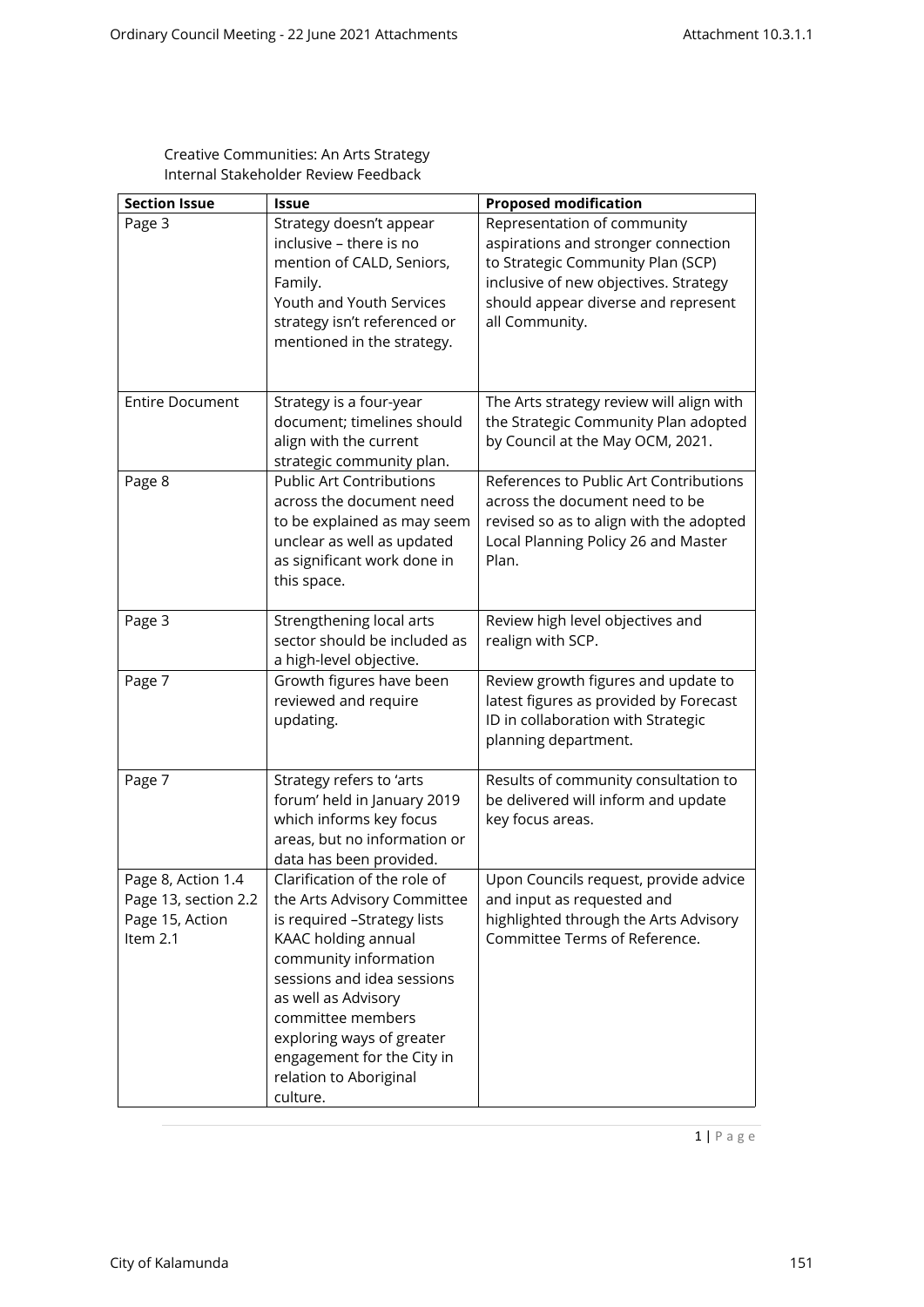## Creative Communities: An Arts Strategy Internal Stakeholder Review Feedback

| Page 14/15<br><b>Back Cover</b> | Artist in Residence doesn't<br>require a policy. How was it<br>identified as a priority? How<br>does it strategically align?<br>Tool kit link and suggestions<br>shouldn't sit within a<br>strategy.<br><b>Strategic Documents and</b><br>alignments list need to be<br>reviewed as key strategies<br>missing. | Review wording and positioning of the<br>Artist in Residency initiative and<br>develop support materials to facilitate<br>the implementation of an Artist in<br>Residency program.<br>Rewording on action 2.4 in relation to<br>removing the requirement for a policy.<br>Review of linked strategies. |
|---------------------------------|----------------------------------------------------------------------------------------------------------------------------------------------------------------------------------------------------------------------------------------------------------------------------------------------------------------|--------------------------------------------------------------------------------------------------------------------------------------------------------------------------------------------------------------------------------------------------------------------------------------------------------|
| Page 17                         | Open Studios commentary -<br>whether this is the role and<br>responsibility of LGA?<br>Additionally, how was<br>identified as a priority?                                                                                                                                                                      | Review of relevance of City positions in<br>terms of level of support and reword<br>action 3.1 to include all Arts led<br>community programs. Review of the<br>City's previous commitments.                                                                                                            |
| Page 13, Action 2.1             | Reconciliation Action Plan<br>should be referred to and<br>linked with and collaborative<br>opportunities highlighted,<br>not led by Arts strategy.<br>Removal of critique around<br>Action 2.3 considering Covid-<br>19.                                                                                      | Removal of commentary around<br>setting the direction of the RAP -<br>linkage and alignment only.<br>The RAP is a separate body of work<br>and doesn't require direction setting<br>or actions with the Arts strategy<br>context.                                                                      |
| <b>Entire Document</b>          | Discussion and feature of<br>the Performing Arts sector<br>and the Kalamunda<br>Performing Arts Centre is<br>minimal as well as<br>commentary around<br>audience diversification and<br>development.                                                                                                           | Existing cultural facilities (KPAC and<br>Zig Zag Cultural Centre) to become a<br>key focus area.                                                                                                                                                                                                      |
| <b>Entire Document</b>          | Strategic alignment is not<br>evident, and several key<br>strategies are not linked nor<br>identified.                                                                                                                                                                                                         | Strategic framework to be highlighted<br>and woven through strategy.                                                                                                                                                                                                                                   |
| Page 2/3                        | No acknowledgement of<br>country or welcome within<br>the document                                                                                                                                                                                                                                             | Engage Traditional Owner / Elder to<br>provide a welcome if appropriate and<br>expand on the 'statement of<br>commitment' including a welcome<br>from the Mayor.<br>At a minimum, the strategy should<br>feature an acknowledgement of<br>country or statement of commitment.                          |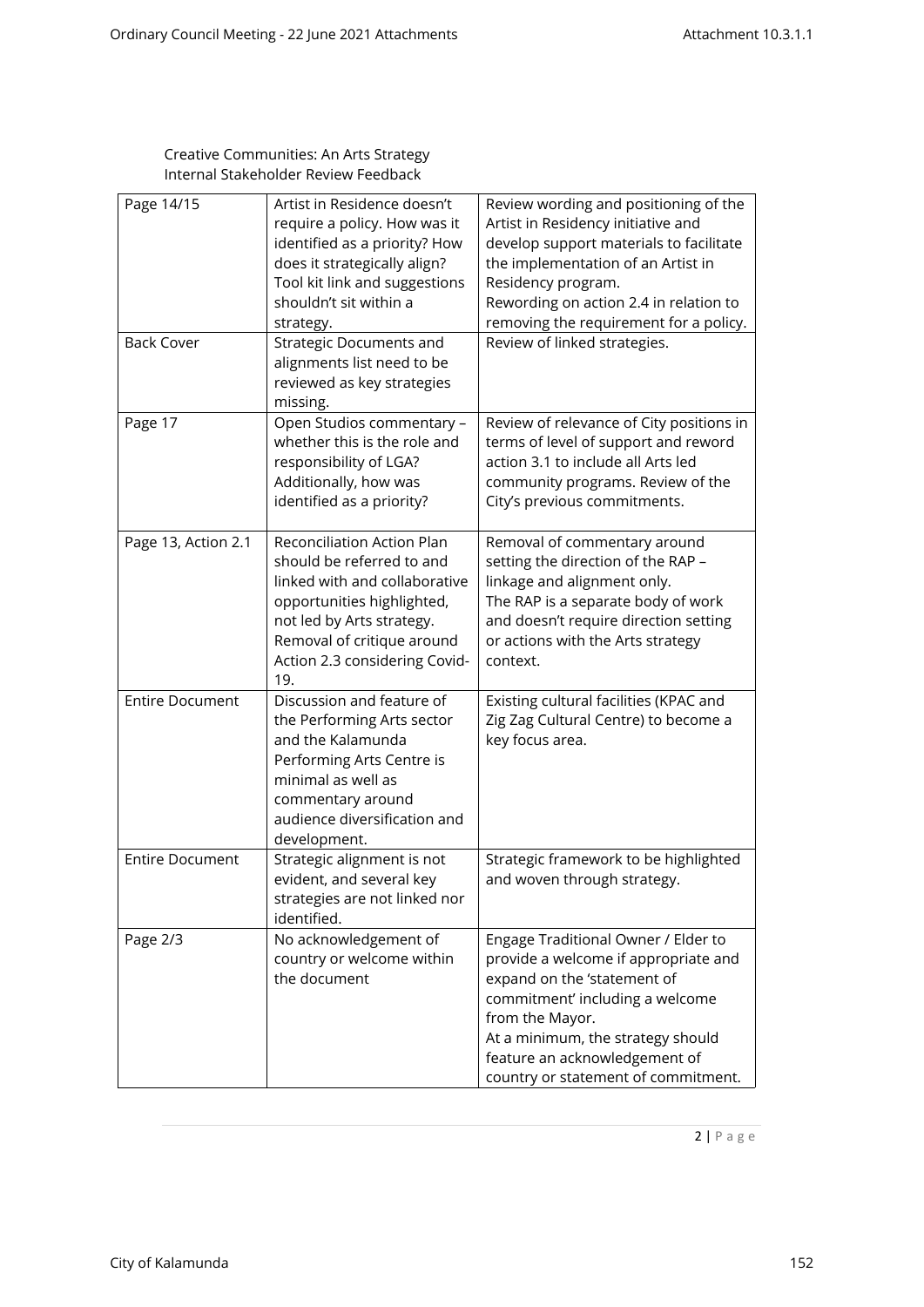## Creative Communities: An Arts Strategy Internal Stakeholder Review Feedback

| <b>Entire Document</b><br><b>Entire Document</b> | Document appears and feels<br>to be Kalamunda focused,<br>there is no mention of<br>inclusive or foothills<br>communities.<br>Quotes within the document                                                                             | Broad community consultation to be<br>rolled out to allow for inclusive<br>representation of the creative sector<br>across the City as well as removal of<br>Corymbia Festival.<br>Quotes removed if origin is unknown.                                                                                                                                                                                                                                             |
|--------------------------------------------------|--------------------------------------------------------------------------------------------------------------------------------------------------------------------------------------------------------------------------------------|---------------------------------------------------------------------------------------------------------------------------------------------------------------------------------------------------------------------------------------------------------------------------------------------------------------------------------------------------------------------------------------------------------------------------------------------------------------------|
|                                                  | are anonymous and provide<br>no context as it isn't clear<br>who said them.                                                                                                                                                          |                                                                                                                                                                                                                                                                                                                                                                                                                                                                     |
| Page 7, 10 (and<br>throughout)<br>Action 2.      | Built form design, physical<br>assets shouldn't be a focus<br>of an Arts Strategy, nor<br>should planning and urban<br>design and commercial and<br>urban developments.                                                              | Removal of references to Urban and<br>Commercial renewal and a shift of<br>focus to place making and identify<br>(outside of the built environmental).<br>There is now a dedicated policy<br>framework at the state level that deals<br>with improvements to the design of<br>the built environment (Design WA) and<br>there is an established process and<br>policy framework to incorporate<br>public art for development that<br>reaches a certain dollar value. |
| Page 10, Action 1.6                              | Engagement of Key Creative<br>Specialists: No issue has<br>been identified with the idea<br>of engaging creative<br>consultants and specialists,<br>but no mechanism has been<br>identified in relation to<br>thresholds or process. | Creative consultants will be engaged<br>on a project basis at the discretion of<br>Council are only likely to be triggered<br>for major projects, major<br>developments and specialised projects<br>at the direction of Council. The<br>Strategy is to include a definition of<br>what a creative specialist or consultant<br>is.                                                                                                                                   |
| Entire Document.                                 | Resourcing allocation is<br>required as well as a review<br>of timeframes. Actions<br>appear ambitious.                                                                                                                              | Review of timeframes but resourcing<br>allocations won't appear in strategy -<br>as this is operational information.                                                                                                                                                                                                                                                                                                                                                |
| Page 7                                           | Creative Coordinator is<br>employed, and job function<br>shouldn't be listed in a<br>strategy document                                                                                                                               | Removal of action 1.1                                                                                                                                                                                                                                                                                                                                                                                                                                               |
| <b>Entire Document</b>                           | Title doesn't feel inclusive or<br>capture and represent one<br>community.                                                                                                                                                           | Strategy could be renamed, suggested<br>title could be 'Our Creative<br>Community'. To be explored within<br>community consultation process.                                                                                                                                                                                                                                                                                                                        |